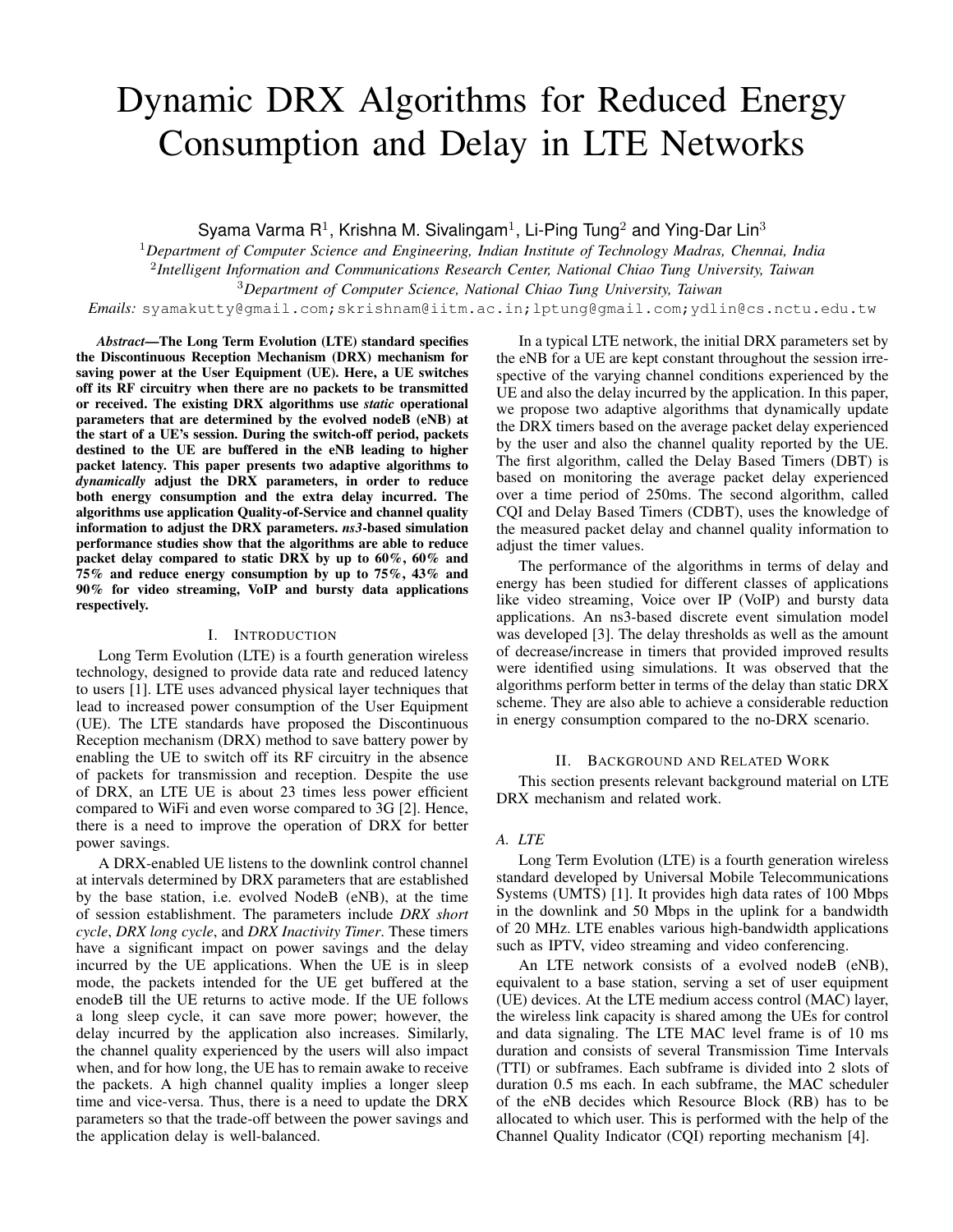The UE, periodically or when requested by the eNB, monitors the downlink channel quality based on the downlink data traffic as well as the reference signals transmitted by the eNB. The CQI value thus reported by the UE dictates the Modulation and Coding Scheme (MCS) used in the downlink. The MCS is chosen in such a way that the UE can receive the packet with a Block Error Rate (BLER) less than ten percent. Scheduling information is sent on the Physical Downlink Control Channel (PDCCH) in the downlink in every TTI. A considerable amount of energy is wasted by the UE in monitoring the PDCCH in every TTI even when there is no traffic flowing in/out of the UE.

In addition, due to the use of other advanced physical layer techniques such as OFDM, MIMO and cooperative transmissions, the battery of the User Equipment (UE) gets drained rapidly. The Discontinuous Reception (DRX) mechanism has been proposed as part of LTE standards to reduce the energy consumed by the UE. The DRX mechanism enables the UE to save energy by enabling it to monitor the PDCCH at limited points of time. If there is a packet addressed to the UE, it remains on for some time to receive the packet. Otherwise, its RF circuitry is switched off and it goes to sleep till it wakes up at a later point of time to monitor PDCCH. DRX parameters decide the amount of time the UE is active/sleeping.



Fig. 1: DRX Modes and Parameters.

# *B. DRX parameters*

The operation of DRX is controlled by several parameters [5]. These are illustrated in Fig. 1 and described below. The main parameter is the DRX sleep cycle which consists of an ON duration during which the UE monitors the control channel and OFF duration during which the UE switches off its RF circuitry and goes to sleep mode. The DRX Inactivity Timer  $(\mathcal{T}_{IN})$  is the duration for which the UE remains on after receiving a resource grant/allocation on the PDCCH. If a successful scheduling occurs before the timer expires, the timer is reset. If the timer expires without receiving a packet, the UE enters the DRX mode where it follows different sleep cycles.

Two types of sleep cycles are followed by the UE: the short DRX cycle and the long DRX cycle. The UE first follows a short DRX cycle of duration  $\mathcal{T}_{DS}$  after the inactivity timer expires. The number of short DRX cycles to be followed before switching to the long DRX cycle, is referred to as  $N$ . The duration of the long DRX cycle is denoted by  $\mathcal{T}_{\text{DL}}$ .

The ON duration timer  $(\mathcal{T}_{ON})$  denotes the number of subframes for which the UE shall remain on to monitor the PDCCH in every DRX cycle before going to the sleep mode.

The DRX Offset ( $\mathcal{T}_{\text{offset}}$ ) indicates the subframe number at which the DRX cycle is initiated after the expiry of the Inactivity Timer. If FN represents the radio frame number and SFN represents the subframe number within the frame, then

The retransmission timer  $(T_R)$  indicates the maximum number of subframes that the UE should wait before turning off the circuits if a retransmission of data is expected from the eNB.

The eNB determines the DRX parameters for the UE depending on the applications that are running on it. These parameters are generally fixed when the UE activates a logical connection, called the bearer, with the Packet Data Network Gateway (P-GW).

*Need for dynamic DRX parameters:* The initial parameters configured by the eNB may not be suitable when the application actually starts generating packets. The packets may arrive at the eNB for the UE when it is sleeping, in the case of which the packets have to be stored in the eNB buffer till the UE comes back to the active mode. When the UE is on, the eNB schedules the user according to the scheduling rule followed by the scheduler at the MAC layer. This buffering of packets as well as the rule followed by the scheduler leads to a considerable delay being experienced by the application.

Another factor that contributes to the delay is the channel condition experienced by the user. When the channel quality is high, the user gets scheduled more often to increase the system throughput. When the channel quality is poor, the user may not be scheduled by the eNB. When the channel quality is high, the users can switch to the sleep mode soon after receiving the packets. If the channel quality is poor, then there are chances that the packets are received with error at the UE and they are retransmitted by the eNB. In such a case, it is preferable that the UE remains awake for a longer period of time to receive the packets. Thus, we see that adaptive setting of DRX timers based on the monitored delay of the application and the channel quality can improve the performance of the DRX mechanism compared to the static DRX algorithms. This forms the motivation for the work presented in this paper.

#### *C. Related Work*

Different mechanisms have been proposed that optimize the DRX mechanism to obtain savings in the power consumption as well as to achieve the Quality Of Service (QoS) requirements of the applications running on the UE. In [6], a trafficbased mechanism is proposed to enhance the power saving of the UE with DRX. A Partially Observable Markov-Decision Process is used to model the current traffic status. Rewards are assigned to the DRX parameters based on the model and the optimal parameters are selected to enhance the power saving and maintain the QoS constraints of the users.

In [7], an adaptive DRX scheme that uses the monitored activity levels of the users to dynamically adjust the DRX parameters. The parameters are adjusted based on the data that is transmitted between the UE and the eNB as well as the time at which data is transmitted. In [8], a threshold based adaptive system is presented in which the inactivity timer is adjusted based on the monitored CQI. If the CQI is low, inactivity timer is increased; when the reported channel quality is good, inactivity timer is decreased. This leads to a balance between the power saving at the UE and the system throughput. In [9],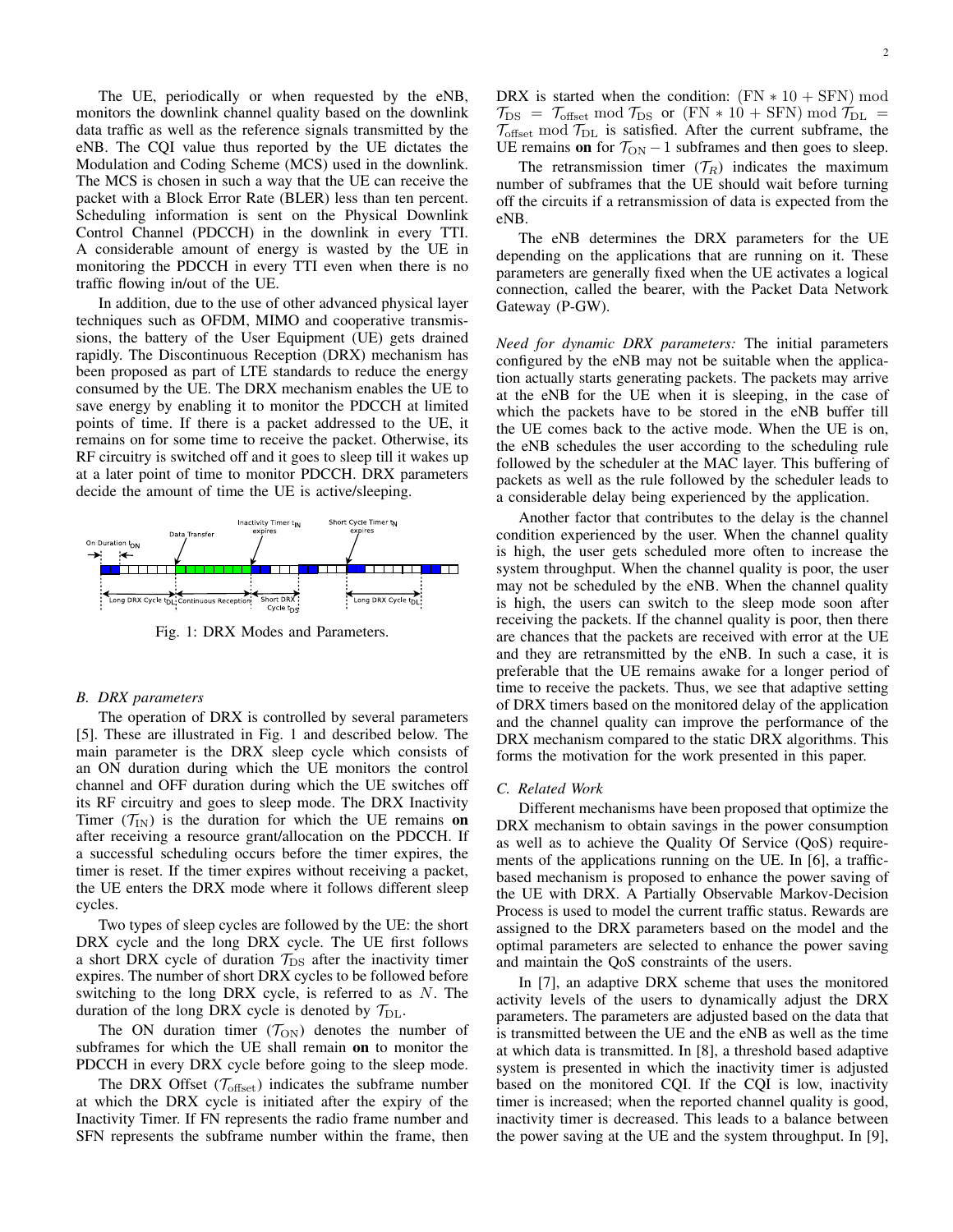an algorithm to select the optimal DRX parameters depending on the delay constraints of the application and UE's power constraint is presented. Given a delay constraint, the algorithm allows the selection of optimal DRX parameters that maximize power saving and vice-versa.

The algorithms presented in this paper are different from earlier work since they consider the observed application behavior to reduce the delay as well as reduce the energy consumption. Unlike the earlier techniques, these algorithms jointly consider the QoS parameters and the channel quality to improve the performance.

## III. PROPOSED DYNAMIC DRX ALGORITHMS

This paper presents two algorithms for the adjustment of timers in order to achieve reduction in delay as well as energy consumption. The first algorithm only considers packet delay and is called the Delay Based Timers (DBT) algorithm. The second algorithm considers both packet delay and channel quality information (CQI) and is called the CQI-Delay Based Timers (CDBT) algorithm.

In this study, we assume for simplicity that DRX Short Cycles are disabled and only DRX Long Cycles are enabled. The algorithms will work even if this assumption is relaxed. The DRX parameters to be modified are the OnDuration  $(\mathcal{T}_{\text{ON}})$ , the Inactivity Timer  $(\mathcal{T}_{\text{IN}})$  and the DRX Long Cycle  $(\mathcal{T}_{\text{DL}})$ , which is equal to OnDuration + OffDuration  $(\mathcal{T}_{\text{ON}} +$  $\mathcal{T}_{\text{OFF}}$ ). The algorithms are described in detail next.

| Alg. 1 Delay Based Timers (DBT)                                                                               |
|---------------------------------------------------------------------------------------------------------------|
| 1: <b>Procedure</b> ADJUSTTIMERS                                                                              |
| 2:<br>Repeat the procedure every $T$ ms.                                                                      |
| 3:<br>For each user $i$ Do                                                                                    |
| 4:<br>If $\mathcal{D}_i$ > Thresh <sub>high</sub> or $\mathcal{D}_i$ == 0 ( <i>i</i> not scheduled during the |
| past $T$ ms) Then                                                                                             |
| 5:<br>$\mathcal{T}_{ON}$ += Stepup <sub>ON</sub>                                                              |
| 6:<br>$\mathcal{T}_{IN}$ += Stepup <sub>IN</sub>                                                              |
| 7:<br>$\mathcal{T}_{\text{OFF}}$ = Stepdown <sub>OFF</sub>                                                    |
| 8:<br>End If                                                                                                  |
| 9:<br>If $\mathcal{D}_i$ < Thresh <sub>low</sub> Then                                                         |
| 10:<br>$\mathcal{T}_{ON}$ -= Stepdown <sub>ON</sub>                                                           |
| $T_{IN}$ = Stepdown <sub>IN</sub><br>11:                                                                      |
| $\mathcal{T}_{\text{OFF}}$ += Stepup <sub>OFF</sub><br>12:                                                    |
| End If<br>13:                                                                                                 |
| <b>End For</b><br>14:                                                                                         |
| 15: End Procedure                                                                                             |

#### *A. Delay Based Timers (DBT)*

This algorithm requires the regular monitoring of the average packet delay experienced by a user at the PDCP layer of the LTE protocol stack.

The algorithm is described in Algorithm 1. The algorithm uses two delay thresholds,  $Thresh_{low}$  and  $Thresh_{high}$ . The algorithm also uses different variables for the step-up and stepdown values for each timer. Let  $\mathcal{D}_i$  denote the average delay experienced by user i, over a measurement interval  $T$ .

If the monitored average packet delay crosses a predefined higher threshold Thresh<sub>high</sub>, then the OnDuration ( $\mathcal{T}_{ON}$ ) and Inactivity timer  $(T_{\text{IN}})$  are increased linearly. This decreases the chance of UE going to sleep thereby increasing the chance of the UE getting scheduled. Also, the OffDuration ( $\mathcal{T}_{\text{OFF}}$ ) is decreased to compensate for the higher delay experienced so far.

If the delay value lies between the two thresholds, the timer values are left unchanged. In the algorithm, the different stepup and stepdown variables are configurable. Sample values for these variables are presented later.

Alg. 2 CQI and Delay Based Timers (CDBT)

| 1:<br><b>Procedure</b> ADJUSTTIMERS                                                                |  |  |  |  |
|----------------------------------------------------------------------------------------------------|--|--|--|--|
| Repeat the procedure every T ms.<br>2:                                                             |  |  |  |  |
| 3:<br>For each user i Do                                                                           |  |  |  |  |
| If $\mathcal{D}_i$ < Thresh <sub>low</sub> and MCS <sub>i</sub> > MCS <sub>thresh</sub> Then<br>4: |  |  |  |  |
| 5:<br>$\mathcal{T}_{IN}$ -= Stepdown <sub>IN</sub>                                                 |  |  |  |  |
| 6:<br>$\mathcal{T}_{ON}$ += Stepup <sub>ON</sub>                                                   |  |  |  |  |
| 7:<br>$\mathcal{T}_{\text{OFF}}$ += Stepup <sub>OFF</sub>                                          |  |  |  |  |
| 8:<br>End If                                                                                       |  |  |  |  |
| 9:<br>If $\mathcal{D}_i$ < Thresh <sub>low</sub> and MCS <sub>i</sub> < MCS <sub>thresh</sub> Then |  |  |  |  |
| 10:<br>$\mathcal{T}_{\text{IN}}$ = Stepdown <sub>IN</sub>                                          |  |  |  |  |
| $\mathcal{T}_{\text{ON}}$ = Stepdown <sub>ON</sub><br>11:                                          |  |  |  |  |
| 12:<br>$\mathcal{T}_{\text{OFF}}$ += Stepup <sub>OFF</sub>                                         |  |  |  |  |
| 13:<br>End If                                                                                      |  |  |  |  |
| If $\mathcal{D}_i$ > Thresh <sub>high</sub> and $MCS_i > MCS_{thresh}$<br>14:<br>Then              |  |  |  |  |
| 15:<br>$\mathcal{T}_{ON}$ += Stepup <sub>ON</sub>                                                  |  |  |  |  |
| 16:<br>End If                                                                                      |  |  |  |  |
| If $\mathcal{D}_i$ > Thresh <sub>high</sub> and $MCS_i < MCS_{thresh}$<br>17:<br>Then              |  |  |  |  |
| 18:<br>$\mathcal{T}_{IN}$ += Stepup <sub>IN</sub>                                                  |  |  |  |  |
| 19:<br>$\mathcal{T}_{\text{OFF}}$ = Stepdown <sub>OFF</sub>                                        |  |  |  |  |
| End If<br>20:                                                                                      |  |  |  |  |
| <b>End For</b><br>21:                                                                              |  |  |  |  |
| 22: End Procedure                                                                                  |  |  |  |  |

### *B. CQI and Delay Based Timers (CDBT)*

The second algorithm, CQI and Delay Based Timers (CDBT), is based on the monitored average packet delay of a user and the Modulation and Coding Scheme last assigned to the user. The CDBT algorithm is presented in Algorithm 2. The modulation and coding scheme (MCS) is assigned to each user by the scheduler depending upon the Channel Quality Indicator (CQI) reported by the user. The MCS indicates the priority that the user had when it was scheduled the last time and thus, the relative channel quality of the user.

The algorithm uses two delay thresholds,  $Thresh_{low}$  and Thresh<sub>high</sub>; and a channel quality threshold ( $MCS<sub>thresh</sub>$ ). The algorithm also uses different variables for the step-up and stepdown values for each timer.

There are four possible combinations based on the delay value and the MCS assigned:

1) When the delay is lower than the predefined lower threshold  $Thresh_{low}$  and the channel quality is high (MCS is greater than  $MCS<sub>thresh</sub>$ ), it implies that the UE is receiving good service overall while experiencing good channel quality.

Hence, the Inactivity Timer  $(\mathcal{T}_{IN})$  is decreased. This will enable the UE to go to sleep sooner. The On-Duration  $(\mathcal{T}_{ON})$  is increased to improve the chances of the UE getting scheduled. The OffDuration ( $\mathcal{T}_{\text{OFF}}$ ) is increased to save more energy.

2) When the delay is lower than the predefined lower threshold  $Thresh_{low}$  and the channel quality is low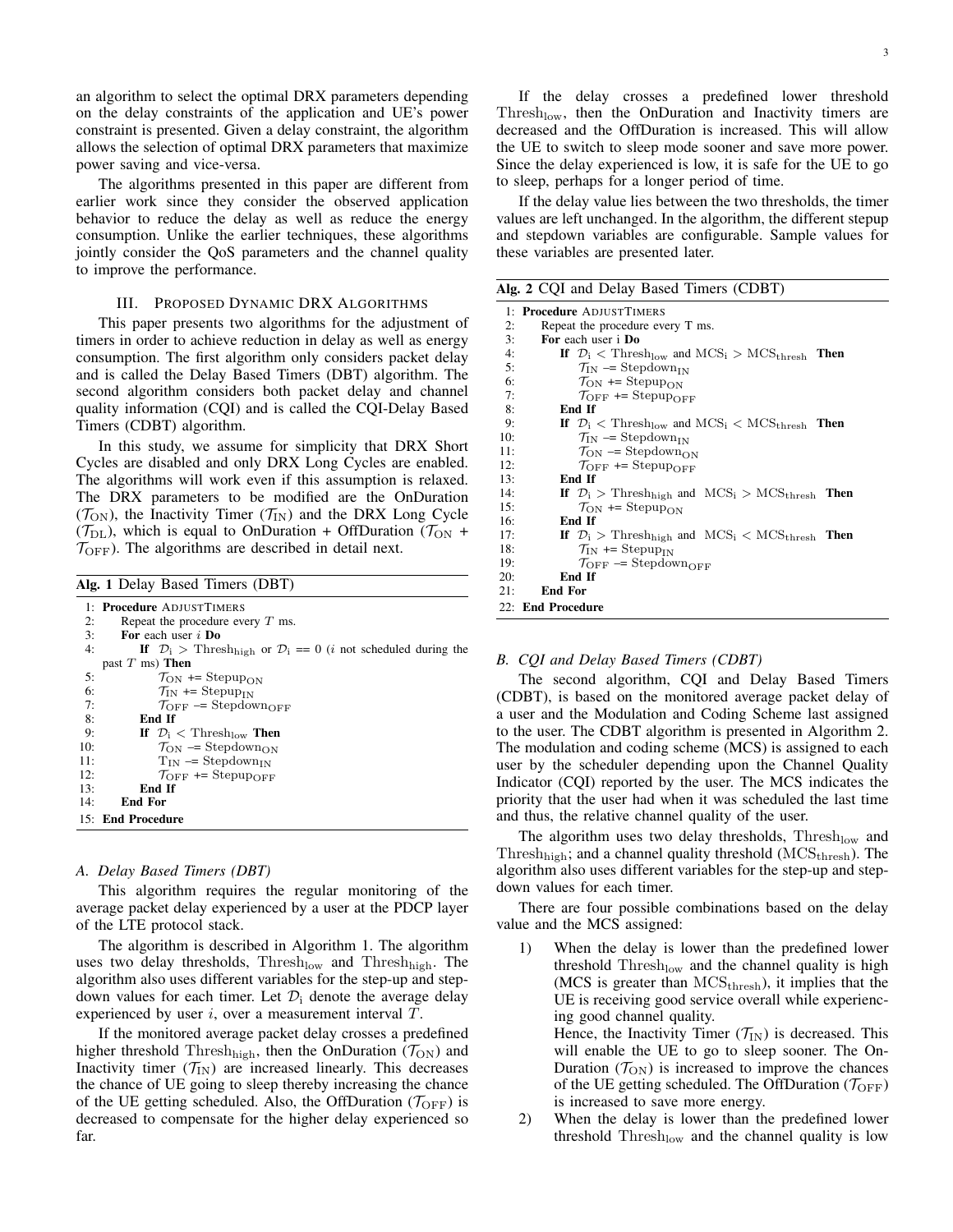(MCS is less than the threshold), the Inactivity Timer  $(\mathcal{T}_{\text{IN}})$  and the OnDuration  $(\mathcal{T}_{\text{ON}})$  are both decreased to improve the chances of sleeping. The OffDuration  $(\mathcal{T}_{\text{OFF}})$  is increased so that UE sleeps for more time.

- 3) When the delay is higher than the predefined higher threshold  $Thresh_{high}$  and the channel quality is high (MCS is greater than the threshold), the current values of Inactivity Timer and OffDuration are maintained so that the chances of sleeping remain the same. However, the OnDuration is increased to improve the chances of scheduling.
- 4) When the delay is higher than the predefined higher threshold and the channel quality is low (MCS is lower than the threshold), the Inactivity Timer is increased to reduce its chances of sleeping are reduced. The OffDuration is decreased so that UE sleeps for a small amount of time. The OnDuration is unchanged.

For all other cases, the timer values are not changed. The choice of the delay and MCS thresholds depends on the type of application running on the UE. The packet delay budget of each application depends on the bearer that is set up between the UE and the P-GW. The bearer type and the delay constraints corresponding to the bearer are given in [10]. The initial DRX parameters are established based on these delay budgets.

In typical LTE systems, The CQI values can range from 0 to 15. A CQI value of 1 indicates the MCS with the least bit rate and 15 indicates the MCS with the highest data rate. We assume that there are 32 different MCS values. Typical DRX parameters, Stepup and Stepdown values as well as the delay and MCS thresholds are shown in Table I. The MCS threshold has been set to 20, in this example.

| Parameter                                  | Video (ms)     | Data (ms)      | $VoIP$ (ms)    |
|--------------------------------------------|----------------|----------------|----------------|
| Monitoring Interval                        | 250            | 250            | 250            |
| Inactivity Timer $(\mathcal{T}_{IN})$      | 4              | 10             | 2              |
| DRX Long Cycle $(\mathcal{T}_{\text{DL}})$ | 95             | 320            | 40             |
| OnDuration $(\mathcal{T}_{\text{ON}})$     | 4              | 10             | $\overline{2}$ |
| OffDuration $(\mathcal{T}_{\text{OFF}})$   | 91             | 310            | 38             |
| Thresh <sub>high</sub>                     | 30             | 50             | 5              |
| $\overline{\rm Thresh}_{\rm low}$          | 10             | 30             | 3              |
| $Stepup_{ON}$                              | 2              | 2              | $\overline{2}$ |
| $Stepup_{IN}$                              | $\overline{c}$ | $\overline{c}$ | $\overline{c}$ |
| $\overline{\text{Stepup}}_{\text{OFF}}$    | 20             | 20             | 5              |
| $\overline{\text{Stepdown}}_{\text{ON}}$   |                |                |                |
| $\overline{\text{Stepdown}}_{\text{IN}}$   |                |                |                |
| $\overline{\text{Stepdown}}_{\text{OFF}}$  | 20             | 40             | 10             |
| $MCSthresh$ (No Units)                     | 20             | 20             | 20             |

TABLE I: Simulation Parameters

The delay thresholds and the CQI thresholds presented above are indicative values. For example, consider a bursty data application whose Inactivity Timer, OnDuration and Off-Duration are respectively 10 ms, 10 ms and 100 ms respectively. Let Case (2) listed above hold true. Using the stepup and stepdown values listed in Table I, the modified Inactivity Timer, OnDuration and OffDuration are respectively 9 ms, 9 ms and 120 ms respectively. This allows the UE to switch off at lower levels of inactivity and also for longer durations until the channel conditions improve.

In summary, this section has presented two algorithms to dynamically varying DRX parameters in an effort to improve energy and delay performance.

#### IV. PERFORMANCE EVALUATION

This section presents the performance study based on discrete-event simulation models. The proposed DRX algorithms have been implemented in the ns-3 simulator [11] along with the LTE-EPC Network Simulator (LENA) module. The applications studied include video streaming, Voice Over IP (VoIP) and bursty data. For video streaming, an MP4 video is streamed for a duration of one minute. The bit rate of the video is 770Kbps and the frame size is 3.8KB. The packets are generated periodically every 110ms. Thus the DRX cycle value has been chosen as 95ms. Short Cycle has been disabled because the traffic is periodic. For VoIP, the codec used is G.711. The packets are generated using an On-Off Application. The packet size is set to 168 bytes and the data rate is fixed at 64 Kbps. For bursty traffic, the peak data rate is 1.5 Mbps and the packet size is set to 1 KB. The packets are generated using an On-Off Application. The Proportional Fair (PF) scheduler is used at the MAC layer for all the scenarios. The simulation duration is set to 1 minute. The algorithms have been studied for vehicular (60 Kmph) and pedestrian (3 Kmph) speeds. Fast and slow fading of channel conditions have also been considered to study the impact of the algorithms.

The timers and related parameters are summarized in Table I. It has been ensured that the sleep cycles as well as the amount of decrease/increase in the timers do not cross the original sleep cycles set for the simulations. Many values of Stepup and Stepdown were tried and only results corresponding to the values that tend to give considerable improvements are shown in this paper.

The metrics that are analyzed are the average packet delay (at PDCP layer) and the average energy consumption of the UE. The energy consumption of the UE is measured as the total energy consumed by the RF circuitry of the UE. Energy consumed by the display of the user equipment and the energy consumed by applications that require no wireless connectivity are not considered in the measurement. The power model described in [12] is used as the reference for the calculation of the energy consumed by the UE. Each simulation run is repeated with 10 different random seeds; the 95% confidence intervals are presented in the graphs.

## *A. Video Streaming*

Fig. 2 and Fig. 3 present the delay and energy performance for video streaming applications. Fig. 2a shows that the delay is low and within the acceptable limits, with vehicular mobility and DRX not enabled. However, enabling DRX increases the delay significantly. For example, in the case of 10 users, the delay is as high as 55 ms that is not acceptable for a video streaming application. The delay is reduced by 57% and 62% respectively using DBT and CDBT, in comparison to the static DRX scheme. When the number of users is high, CDBT incurs a higher delay compared to DBT. However, the difference between CDBT and DBT is not statistically significant given that the confidence intervals overlap. It is likely that the CQI information available at the eNB may be outdated due to UE's sleep mode and channel quality variations.

Fig. 3a shows that the average energy consumed by a UE does not vary significantly with the number of users in the system. The energy reduction is 63% and 75% respectively using DBT and CDBT, in comparison to the scenario where DRX is not enabled. However, in both cases, the energy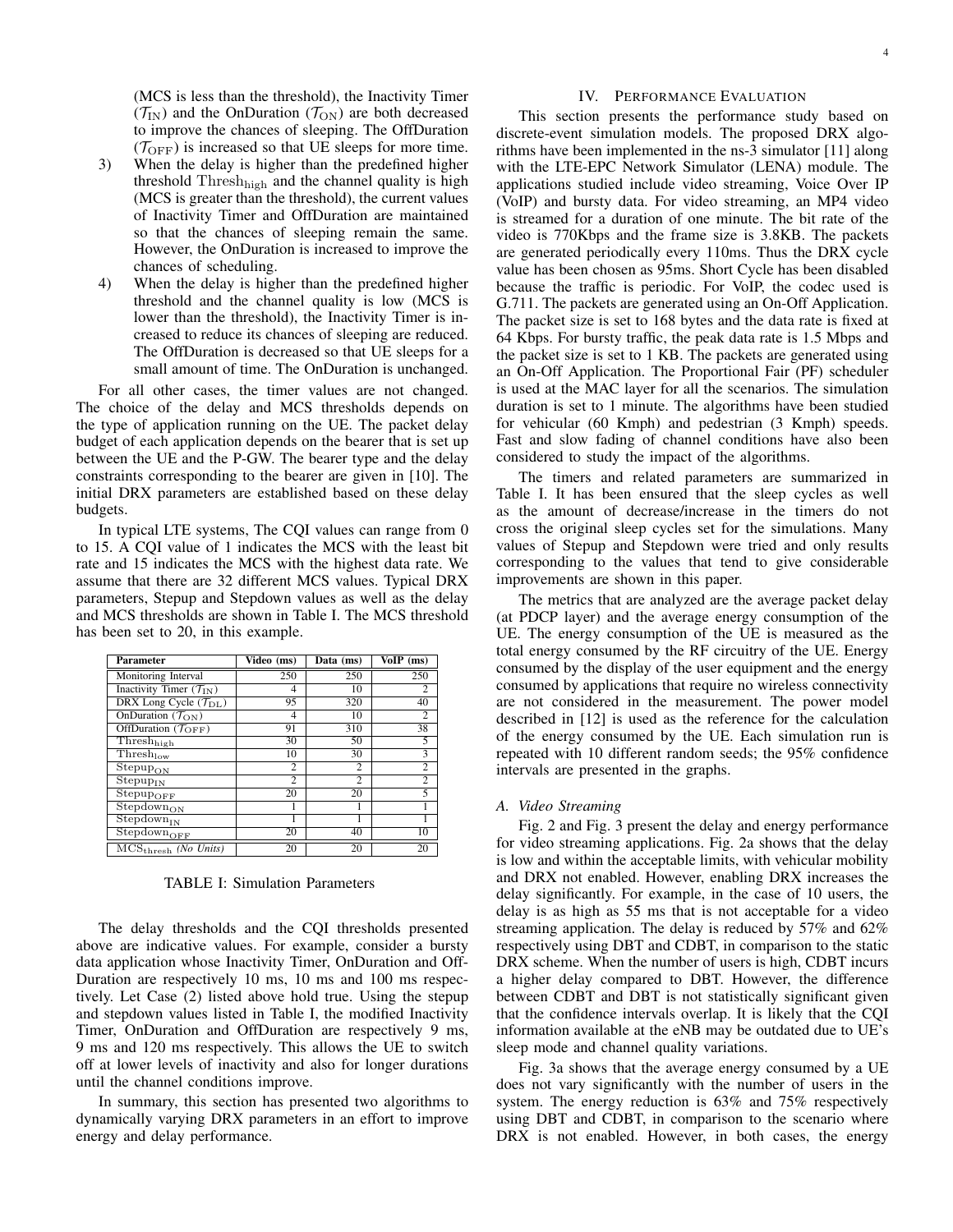

Fig. 2: Average Packet Delay for Video Streaming

consumed is higher than that of static DRX scheme. Thus, we see that CDBT provides a better tradeoff between delay and savings in energy compared to DBT when the number of users is small. Similar trends are observed with pedestrian mobility as shown in Figs. 2b and Figs. 3b.

## *B. Energy-Delay Tradeoff*

In this section, we present the energy-delay tradeoff, that is, the percentage decrease in energy consumption and the increase in average packet delay in a system with 10 and 35 users running VoIP and bursty internet applications under different mobility scenarios. Only the relative values are presented here; detailed delay and energy values are available in [13].

Fig. 4a presents the energy savings for a VoIP application. It is seen that static DRX reduces energy consumption by 91% whereas CDBT and DBT achieve a reduction of only 43% and 37% CDBT and DBT, respectively. In the case of VoIP, the dynamic algorithms are unable to save much energy. Due to the periodic real time arrival of packets in VoIP, the UE does not get enough opportunity to sleep while maintaining a low delay of the packets. Fig. 4b presents the energy savings for bursty internet applications. Here, it is seen that the reduction in energy achieved is close to 91% using DBT and CDBT which is quite comparable to that achieved using Static DRX. This shows that the dynamic algorithms can better exploit the bursty nature of the traffic.



Fig. 3: Average Energy Consumption for Video Streaming

Fig. 5 presents the increase in the average packet delay (using a logarithmic scale) for VoIP and data applications. The actual percentage increase in average delay compared to no DRX scenario is shown above the bars in the histogram. It can be seen that the increase in delay is higher with pedestrian mobility. It is also seen that DBT and CDBT lead to higher delay when compared to the case when DRX is not enabled, but the increase in delay is not as high as when static DRX is used. For VoIP applications, the reduction in delay compared to static DRX is 64% when DBT is used and 60% when CDBT is used. The algorithms perform better in terms of the delay for bursty data applications like web browsing. DBT and CDBT are able to reduce the delay up to 74% when compared to static DRX. Thus, we can see that the proposed algorithms achieve a better trade off between application delay and energy consumption compared to the cases where DRX is not enabled and static DRX is used. As observed earlier, use of CQI information does not provide significantly additional improvement. Additional analysis using different channel models is required to fully understand the potential of using CQI.

# V. CONCLUSIONS

The LTE Discontinuous Reception (DRX) mechanism is capable of saving power at the UE, but at the cost of increased application delay. This paper presented two algorithms